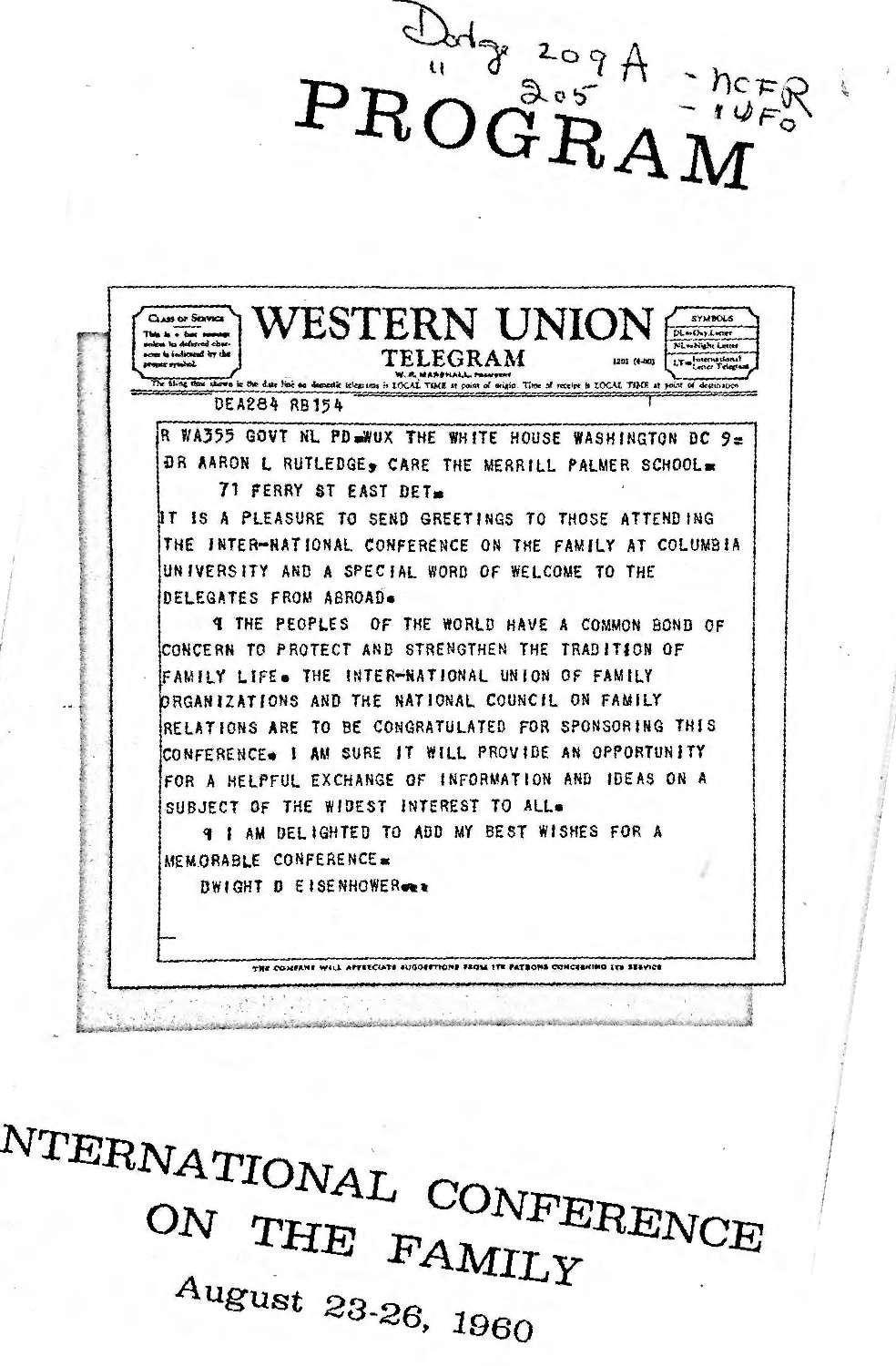# INTERNATIONAL CONFERENCE ON THE FAMILY

August 23-26, 1960

#### COMBINED ANNUAL MEETING OF THE NATIONAL COUNCIL ON FAMILY RELATIONS AND THE

INTERNATIONAL UNION OF FAMILY ORGANIZATIONS

TEACHERS COllEGE. COLUMBIA UNIVERSITY. NEW YORK CITY

### CONFERENCE HEADQUARTERS: ROOM 256. Thompson Hall

# CONFERENCE COMMITTEE

## SPONSORING ORGANIZATIONS

| Family Life Bureau of the National Catholic Welfare ConferenceWashington, D. C. |  |
|---------------------------------------------------------------------------------|--|
|                                                                                 |  |
| Groves Conference on Marriage and the FamilyChapel Hill, North Carolina         |  |
|                                                                                 |  |

### DONORS

Muriel W. Brown, Ruth E. Davis, Ora C. Dreher, Evelyn M. Duvall, Bert Glassberg, Sophie Gottlieb, Katharine B. Greene, Helen M. Hussey, Marie W. Kargman, Leone Kell, Mrs. Milton W. King, Rebecca Liswood, Jane Mayer, Mildred I. Morgan, Emily Mudd, Ernest G. Osborne, Charlene D. Palmer, Carmen S. Peterson, Mike Pulliam, Mary Lyell Rogers. W. Carson Ryan. Angelica Siaca, Ruth B. Turrell, William E. Wimer, American Catholic Psychological Association, American Lutheran Church, Central Conference of American Rabbis, Committee on Family Life of the Methodist Church, Dallas Marriage Counseling Service. Department of Family Life of the National Council of the Churches of Christ in the U. S. A., Division of Health and Welfare of the Protestant Episcopal Church, Indiana Council on Family Relations, Maryland Council on Family Relations, Minnesota Council on Family Life, Missouri Council on Family Relations, Ohio Council on Family Relations, Tri-State Council on Family Relations.

## THE NATIONAL COUNCIL ON FAMILY RELATIONS

1219 University Avenue S. E., Minneapolis 14, Minnesota

~ i I

## THE INTERNATIONAL UNION OF FAMILY ORGANIZATIONS

GRATEFUL APPRECIATION IS EXPRESSED TO OUR HOSTS. TEACHERS COLLEGE. COLUMBIA UNIVERSITY AND THE TRI-STATE COUNCIL ON FAMILY RELATIONS.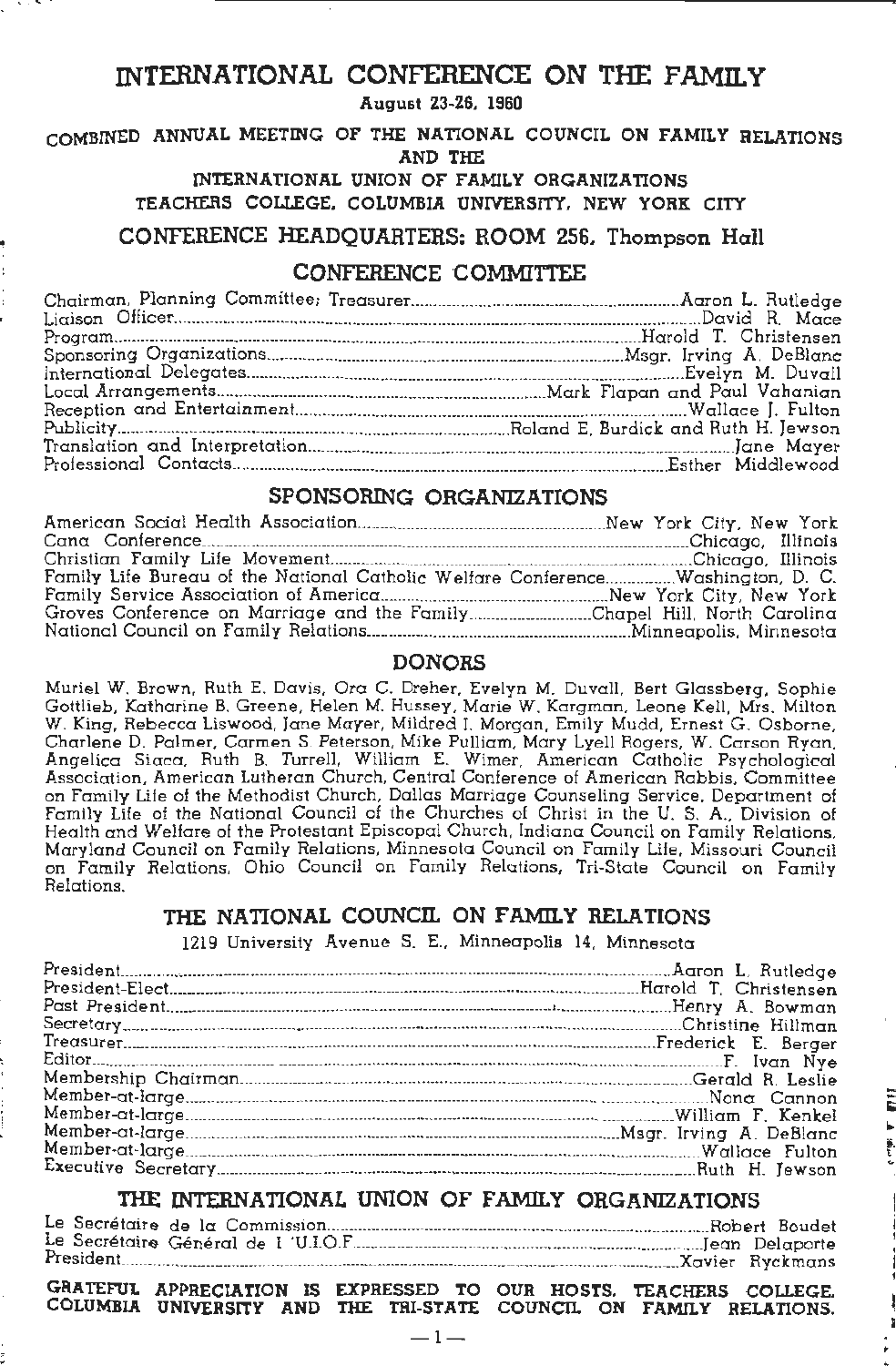### CONFERENCE THEME

# PERSONAL MATURITY AND FAMILY SECURITY

THE CONFERENCE WILL FOCUS UPON PARENTS AND TEACHERS WORKING TOGETHER FOR THE WELL-BEING OF THE CHILD AND HIS FAMILY. THE CENTRAL QUESTIONS ARE: HOW DOES PERSONAL MATURITY AFFECT FAMILY SECURITY? HOW DOES FAMILY SECURITY AFFECT PERSONAL MATURITY? WHAT ARE WAYS FOR ACHIEVING BOTH IN THIS RAPIDLY CHANGING, MULTI-CULTURED, TECHNOLOGICAL WORLD?

## TUESDAY, AUGUST 23, 1960

### BUS TOUR OF NEW YORK CITY

9:15 a.m. to 4:30 p.m. For foreign delegates

Luncheon in Battery Park. United Nations Tour and briefing session Sponsored by Tri-State Council on Family Relations Inquire at Hospitality Information Desk

1:00-6:00 p.m.

# REGISTRATION. Thompson Hall, Room 256

### PLENARY SESSION

7:00-9:00 p.m. McMillan Theater, N. E. Corner of Broadway at 116th

Presiding: Aaron L. Rutledge, President of the NCFR

Introductions and Brief Remarks

Ralph R. Fields, Dean of Teachers College, Columbia

The Honorable Vincent J. O'Shea, Commissioner. Department of Commerce and Public Events, New York City

Xavier Ryckmans, President of the IUFO

Jean Delaporte, General Secretary of the IUFO

Robert Boudet, Director of the IUFO

- Recognition of sponsoring groups, IUFO committees, and official observers
- p Address: "Our National Search for Maturity," Katherine B. Oettinger, and Welfare; Secretary of the President's National Committee for recent White House Conference on Children and Youth
- 9:00-9:15 p.m. All Discussion Group Leaders meet for brief instructions at front of McMillan Theater. In Charge, Gerald R. Leslie, Purdue University.

 $9:15-11:00$  p.m. McMillan Theater

AMERfCA IN WORDS AND MUSIC Muriel Rahn, Soprano **RECEPTION** 

Tom Scott, Folk Singer

### WEDNESDAY, AUGUST 24, 1960

8:15-10:00 a.m. SECTION MEETINGS

L FAMILY LIFE EDUCATION IN THE SCHOOLS Teachers College, Main Hall. Room 117

II- FAMILY LIFE EDUCATION IN I THE COMMUNTY <sup>~</sup>Macy Hall. Room 236

,. !!" 4 <sup>1</sup>S:U8b~--·---

Presiding. Elizabeth S. Force, Associate Director of Education.

American Social Health Association

"Introduction: The Toms River Story," Elizabeth S. Force

- "The Washington, D. C. Story," Juanita S. Winn. Washington.
- D. C. Public Schools<br>• "Parent-Teacher Relations and Child Development," Lucien Guibourge, President de l'Union Nationale des Associations Familiales, Chairman of the Commission of Parent-Teacher Relations *m*  the IUFO. France

Presiding: Dorothy Westby-Gibson, San Francisco State College<br>Developing Personal Maturity and Family Security in Multi-Racial and Multi-Cultural Neighborhoods," Richard K. K. the call the while-cultural Neighborhoods, include the Program.<br>Leader, Community Organization and Development Program. The Merrill-Palmer Institute, and Flo Gould, Child Development

and Nursery School Specialist, the Merrill-Palmer Institute.<br>"Family Education Among Working Classes." Victor Michel. President du Mouvement Populaire des Familles. Belgium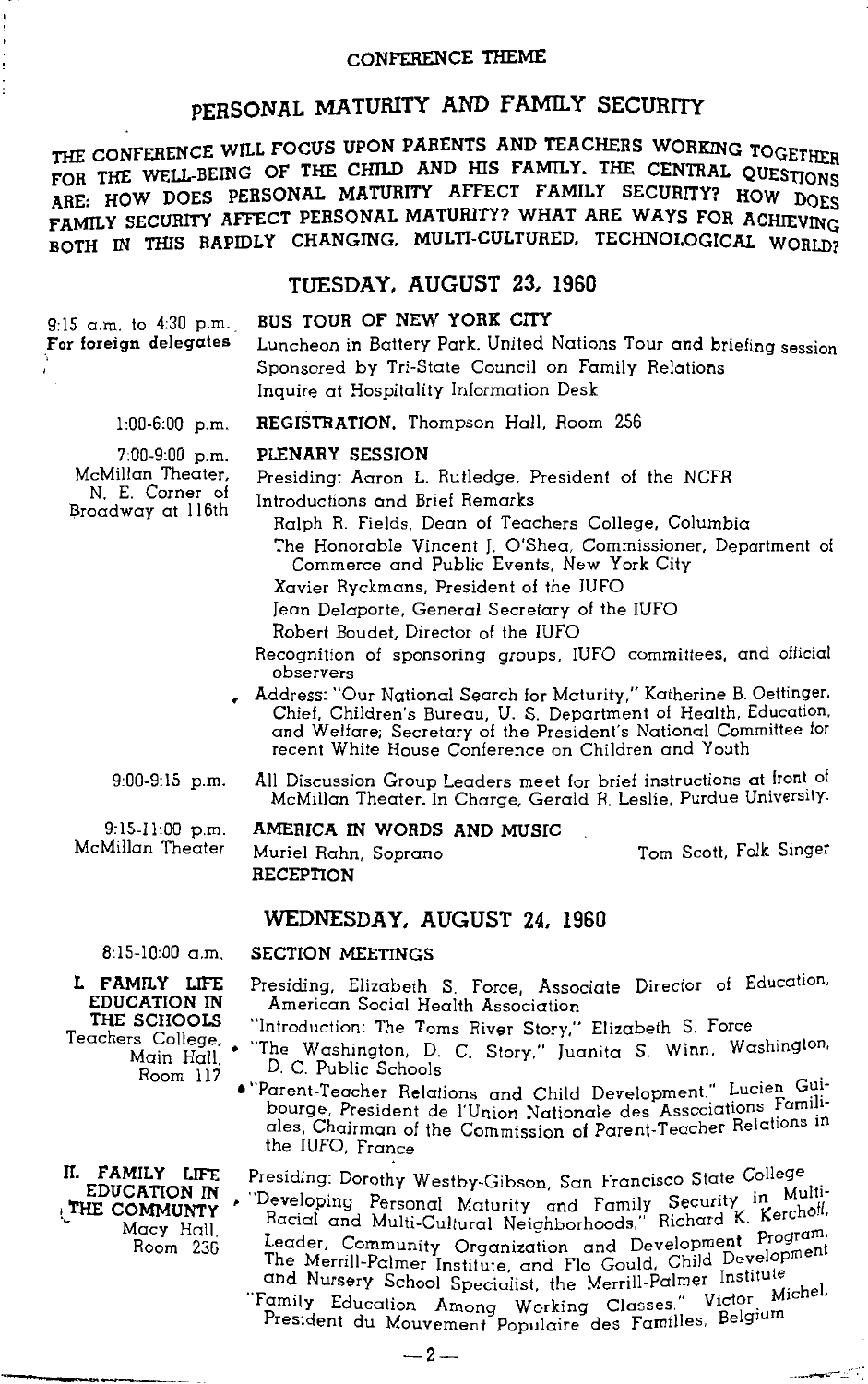III. RELIGION AND THE FAMILY . Thompson Hall. Room 164

IV. MARRIAGE AND **FAMILY** COUNSELING Main Hall. Teachers College. Room 403

> V. RESEARCH-THE FAMILY AND ITS SOCIO-ECONOMIC **ENVIRONMENT** Horace Mann Auditorium

- Presiding: Father Walter Imbiorski, Cana Conference of Chicago
- "Religion and Family Systems," Father John L. Thomas, S.J., St. Louis University
	- Faper by the Rev. M. Martin Donath, Sozialreferent der Evangelischen, Landeskirche Badens, Germany
	- "Family Religion as a Matrix of Personal Growth," Dr. Samuel Glasner, Board of Jewish Education, Baltimore, Maryland
	- Presiding: Paul Vahanian, Teachers College, Columbia University "Goals in Premarital Counseling." David R. Mace, School of Medicine, University of Pennaylvania
	- "Education for Marriage and Parenthood," Lena Levine, Gynecologist and Psychiatrist in Private Practice, New York City
	- "Sexual Differentiation in Premarital Education," Rev. M. O'Leary, Catholic Marriage Advisory Council, England and Wales
	- Presiding: Lee Burchinal, Iowa State University
	- "The Ecology of Family Life: Cross-Cultural Determinants of Marital Stability," Howard R. Stanton, New York School of Social Work
	- "Personal Security and Family Stability Along the Folk-Urban<br>Continuum in Puerto Rico," Hazel DuBois Stanton, Columbia University
- . "Changing Patterns of Family Life as a Consequence of Developments in Suburban Retailing," Lois Pratt, Fairleigh Dickinson University

10:30-12:00 a.m.

#### DISCUSSION GROUPS

Open discussion of issues raised in the Plenary and Sectional Sessions

Please go to room assigned you at time of registration

LUNCH PERIOD  $12:00-1:30$  p.m.

 $1:30-3:30$  p.m. McMillan Theater N. E. Corner of Broadway at 116th

#### 4:00-6:00 p.m. I. McMillan Theater. N. E. Corner of Broadway at 116th

PLENARY SESSION

Presiding: Xavier Ryckmans, President of IUFO

- Burgess Award Presentation, Lee Burchinal, Iowa State University . Address: "Special Responsibilities of the Family," Adolfo Gelsi-
	- Bidart, Movimiento Familiar Cristiano, Uruguay
- Address: "Cooperation Between Parents and Teachers," Karla V.<br>Parker, President, National Congress of Parents and Teachers, U.S.A.

### CONSULTATIONS WITH WORLD LEADERS

- Presiding: Reuben Hill, University of Minnesota
- \* "Special Responsibilities Assumed by Families in the Netherlands," Reinier Schippers, President of the Nationale Contact-Commissie voor Gezinsbelangen, Netherlands
	- "La Seguridad Economica de la Familia Espanola," Manuel Fraga Iribarne, Presidente, Comision Permanente de los Congresos de la Familia Espanola, Spain
	- (Additional papers and Discussants to be announced)

 $4:00-6:00$  p.m. II. Horace Mann Auditorium

Presiding: Judson Landis, University of California

• "Influence of the Temperamental and Emotional Maturity of the Family on the Education of Young People," Georges Mauco, Secretaire General du Haut Comite Consultatif de la Population et de la Famille, Directeur du Centre Claude Bernard, France

auother st (Additional papers and Discussants to be announced)<br>Quother st (time as  $dCD \rightarrow Chm - E$  and  $D5$  borne

# FILM SHOWINGS - MENTAL HEALTH FILM BOARD

the cy Nell 8.00 p.m.  $236$ -- Place to be announced

4

 $8 - 6$ Maun aud

Presiding: Esther L. Middlewood, Chief, Education Section, Michigan Department of Mental Health

 $-3$  $a_0:$  $MQce$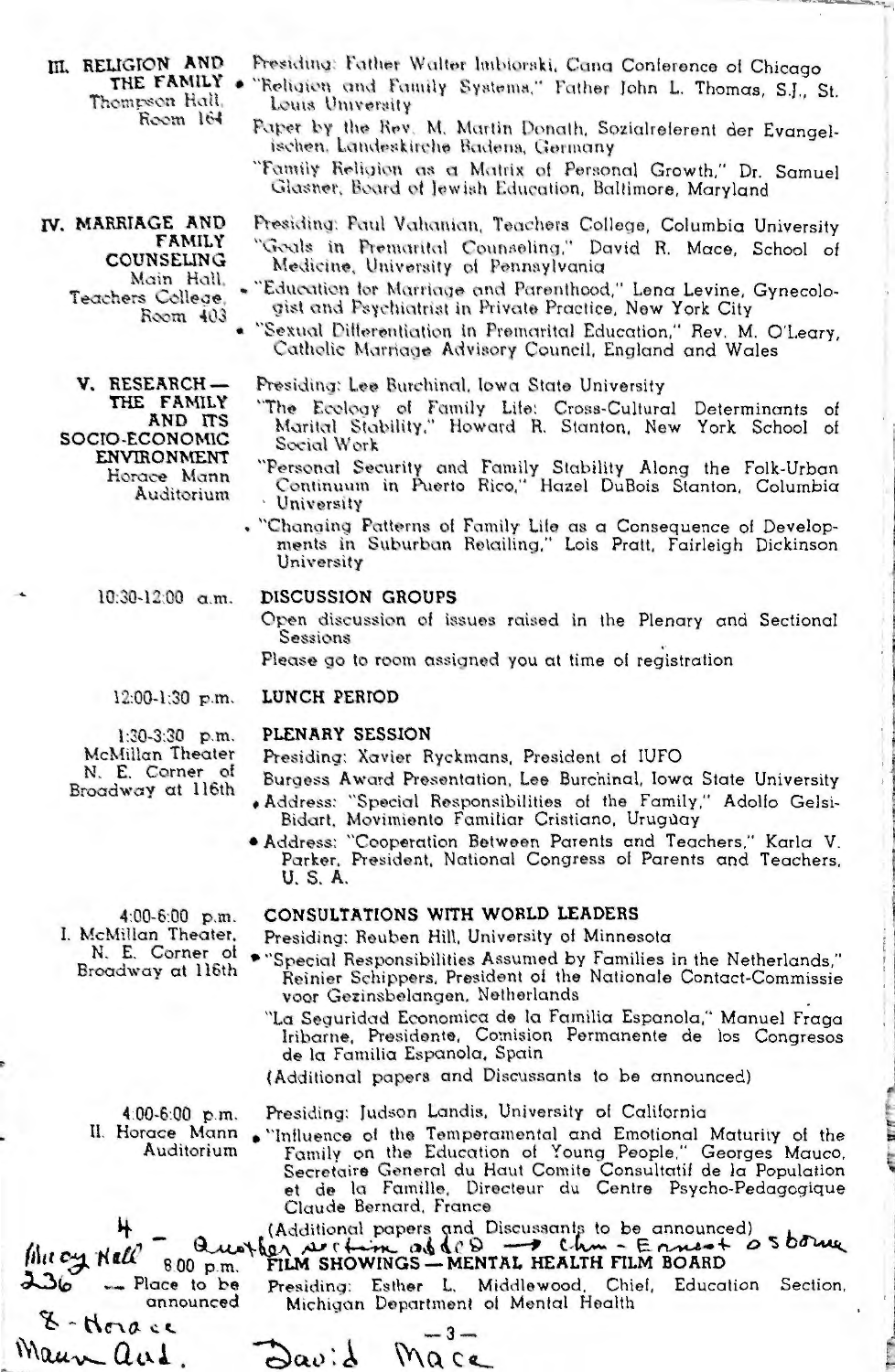## **THURSDAY, AUGUST 25, 1960**

**I. EARLY CHILD DEVELOPMENT**  Thompson Hall. • Room 164

8:15-10:00 a.m. **SECTION MEETINGS** 

- Presiding: Elba Crum, Family Life Education Consultant, Seattle Public Schools
- "Personal Maturity and Family Security as Related to Early Childhood Development, Kathanne Whiteside Taylor, Supervisor Parent Education, Baltimore Schools ·
- "Masculinity-Femininity Development in Children in Relation to Psycho-Sexual Maladjustment in Adulthood," Daniel G. Brown USAF, MSC, Psychologist, Neuropsychiatric Service, USAF Hospital
- "Services to Children and Youth in Ceylon," Mrs. L. J. de s. Seneviratne, Honorary General Secretary, Ceylon Council for Child and Youth Welfare
- Presiding: Elizabeth S. Force, Associate Director of Education, American Social Health Association
	- "The Highland Park Story," Marjorie Cosgrove, Highland Park Junior College, Michigan
- "The Catholic Point of View," Mother M. Berenice Rice, O.S.U., College of New Rochelle, New York

Presiding: Lawrence S. Bee, University of Kansas

- "Implications of ASHA's Regional Projects for Family Life Education in the Colleges and Universities," Edgar C. Cumings, Director, Division of Education, American Social Health Association
- "Colleges Education Toward Family Maturity: Facts and Wishes," Frans van Mechelen, Professor of Sociology, Louvain University; President of Flemish League of Large Families of Belgium, Belgium
- "Mass Media and College Teaching," James A. Peterson, University of Southern California
- Presiding: Orville G. Brim, Jr., Russell Sage Foundation, New York City
- ,. "Freedom and Discipline as a Means Toward Self-Discipline," K. S. Bernhardt, University of Toronto
- "The Interrelations of Casual Orientation and Personal Maturity," Ralph H. Ojemann, Iowa Child Welfare Research Station
- "The Family Discussion Bureau," Tonia Jauch, London, England
	- Presiding: Robert 0. Blood, Jr., University of Michigan
	- "Differential Functions of Family and Neighborhood Primary Groups for Social Succor," Eugene Litwak, University of Michigan
- "The United States Friend-Family System: First Report on a Study , of 100,000 Families," Carle C. Zimmerman. Harvard University; Lucius F. Cervantes, S.J., St. Louis University.
	- "The French-Canadian Family," Philippe Garigue, University of Montreal, Canada

### **PLENARY SESSION** .

Presiding: Xavier Ryckmans, President of the IUFO

- Address: "Economic Aspects of Family Security," Pierre de \_Bie, Professeur a l'Universite de Louvain, President du Consil Superieur de Ia Famille de Belgique, Belgium
- 3 hours sightseeing Boat Trip around Manhattan Island Including special buses from Columbia University at 1:00 p.m. Boat leaves 2:00 p.m. Bus and Boat \$2.75 Reservations must be made at Hospitality Information Desk no later than Wednesday afternoon, August 24th

**n. FAMILY LIFE EDUCATION** IN **THE SCHOOLS**  Teachers College, Main Hall, Room 117

**m. FAMILY LIFE EDUCATION** IN **THE COLLEGES**  Macy Hall. Room 236

**IV. PARENT EDUCATrON**  Teachers College, Main Hall, Room 403

**V. RESEARCH-THE FAMILY AND ITS INTERPERSONAL ENVffiONMENT**  Horace Mann Auditorium

10:30-12:00 a .m. McMillan Theater, N. E. Corner of Broadway at 1 16th

 $1:00-5:00$  p.m.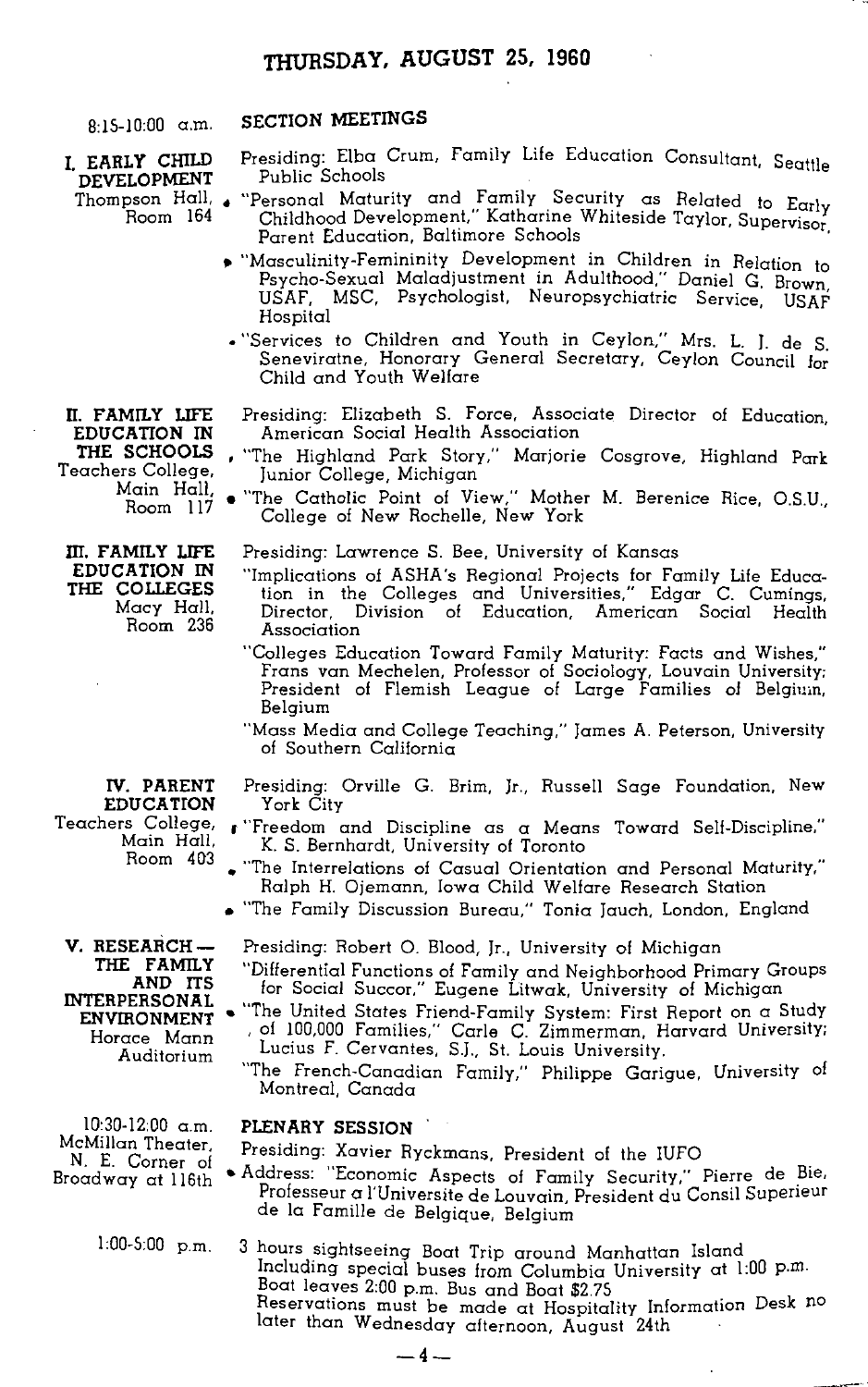# **THURSDAY. AUGUST 25, 1960 (Continued)**

Evening Horace Mann Auditorium

# **AMERICA IN WORDS AND MUSIC- PART TWO**

Dick Forscher's Square Dance Group The Three Jaxson Sisters The Singingaires - Gospel Singers Edith Stephen- Modern Dancer (time to be announced)

### **FRIDAY. AUGUST 26. 1960**

#### 8:15-10:00 a.m.

# **SECTION MEETINGS**

**I. EARLY CHILD DEVELOPMENT**  Thompson Hall, Room 164

- Presiding: Elba Crum, Family Life Education Consultant, Seattle Public Schools
- "Temperamental Differences of Infants as Noted by Boarding Mothers," Dorothy F. Berezin, Consulting Psychologist, New York City
- "Television Viewing and the Pre-School Child," Clara Appell, Brooklyn College
- "Mothers and Teachers as Socializing Agents of the Young Child: Their Guidance Techniques," Sarah T. Curwood. Antioch College, Ohio
	- Presiding: Dorothy Westby-Gibson, San Francisco State College

"Implications of Early Marriage for the Community and Family Life Education," Oscar Eggers, Research Center on Family Development, Community Studies, Inc., Kansas City, Missouri

"Italian Samples," Pia Colini-Lombardi, Vice-President of . the Fronte della Famiglia, Italy

Presiding: Eleanore B. Luckey, State University of Iowa

- "Maturite du Caractere et Education des Parents," Andre Isambert. Président de l'Ecole des Parents et des Educateurs, France.
- "Parent Education in Finland," Heikki von Hertzen, Secretary General of the Vaestoliitto, Finland

Discussant: Ernest Osborne, Columbia University

Presiding: Reuben HilL University of Minnesota

- "Economic Problems and Family Security in France," Roland Lebel, Directeur de l'Union Nationale des Caisses d'Allocations Familiales, France
- "Problems of Family Security in West Germany," Franz Umstaetter, President, Deutscher Familienverband, Germany
- "Life Cycle, Career Pattern, and the Decision to Move," Gerald R. Leslie, Purdue University
	- Presiding: Joel Moss, Southern Illinois University
- FAMILY ROLES . "Family Roles and Psychological Maturity of Women," William A. Westley, McGill University
	- Auditorium "The Development of Husband-Wife Relationships," Harold Feldman, Cornell University
		- "The Role of a Married-in. Adopted Son (Mukoyoshi) in the Patrilineal Family in Japan," Yuzuru Okada, Tokyo Kyoiku University, Japan
- $10:30-12:00$  a.m. **DISCUSSION GROUPS** 
	- - Open discussion of issues raised in the Plenary and Sectional sessions
		- Please go to the room assigned you at registration

#### $12:15-1:45$  p.m. **NCFR BUSINESS MEETING LUNCHEON**

Men's Faculty Club, 400 West 117th Street

Room 236 **m. PARENT EDUCATION** 

Macy Hall,

**n. FAMILY LIFE EDUCATION** IN **THE COMMUNITY** 

Teachers College, Main Hall, Room 403

IV. **ECONOMIC ASPECTS OF FAMILY SECURITY**  Teachers College, Main Hall, Room 117

**V. RESEARCH-**Horace Mann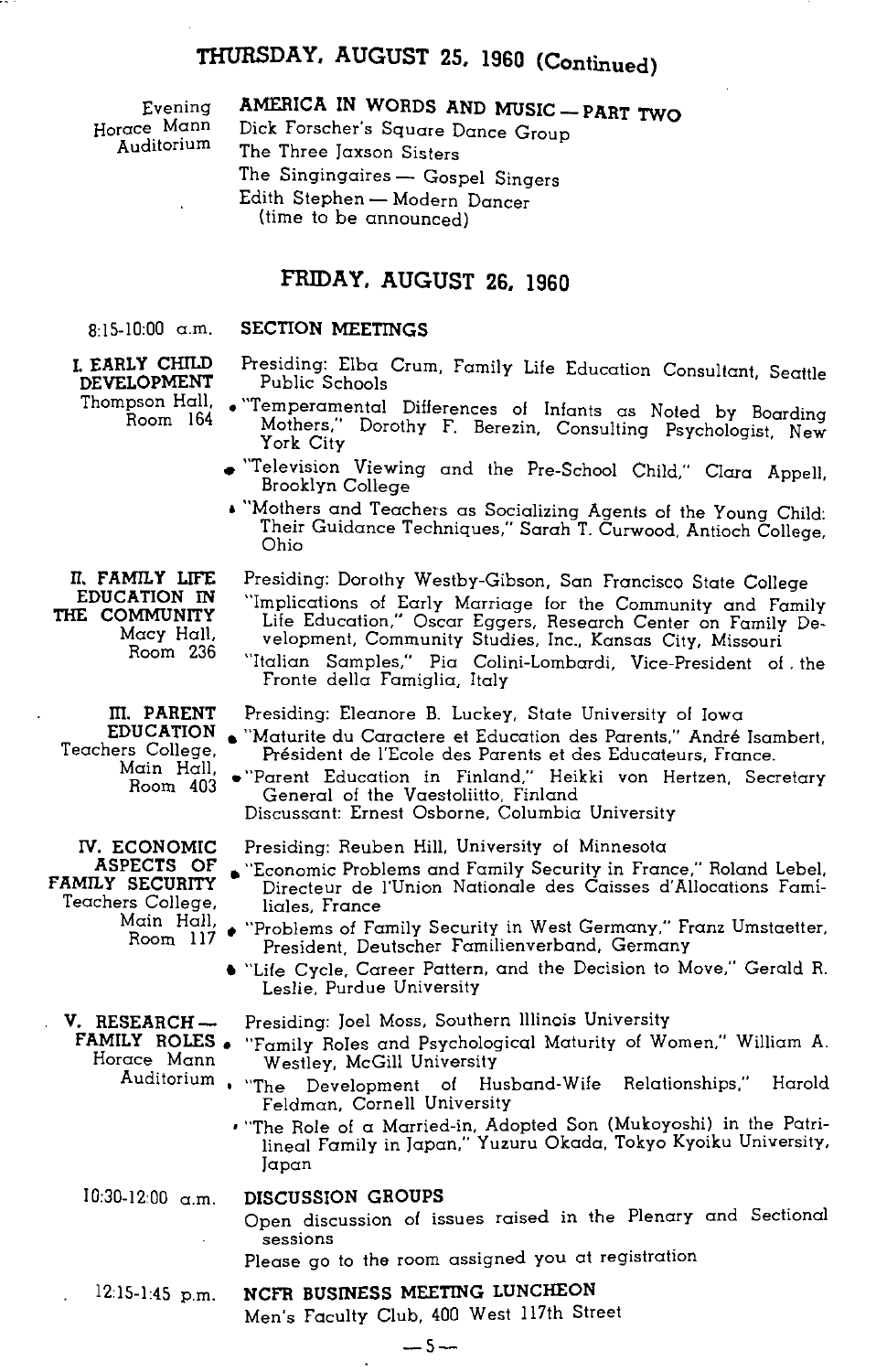### FRIDAY. AUGUST 26, 1960 (Continued)

2:00-3:45 p.m.

### SECTION MEETNGS

Presiding: James A. Peterson, University of Southern California and Columbia Broadcasting System

I. FAMILY IJFE EDUCATION IN THE COllEGES Macy Hall, Room 236

fl. RELIGION AND

Thompson Hall, Room 164 "Are We Educating for Personal Maturity and Family Security: Implications of Current Research and Theory, Panel: Lester A. Kirkendall. Oregon State College Lawrence S. Bee, University of Kansas W. Clark Ellzey. Stephens College

Presiding: Father Walter Imbiorski, Cana Conference of Chicago

- THE FAMILY . "Human Love and Religious Faith-From Dreams to Reality," Father Stanislas De Lestapis, S.P., Action Populaire, France
	- "Religion, Maturity, and Creative Insecurity," the Rev. William H. Genne, Director, Department of Family Life, National Council of Churches, New York City
	- .. "Does the Modern Family Produce the Individual Needed for the Twentieth Century?" Rabbi Henry Kagan, Mount Vernon, New York

m. MARRIAGE AND Presiding: Paul Vahanian, Teachers College, Columbia

- FAMILY . "A Rational Approach to Premarital Counseling," Albert Ellis,<br>COUNSELING Clinical Psychologist and Marriage Counselor in Private DUNSELING Clinical Psychologist and Marriage Counselor in Private<br>Main Hall, Bractice New York City Main Hall, Practice, New York City<br>Teachers College, we Client Contact Annual
	- rs College, "A Client Centered Approach to Pastoral Premarital Counseling," Father George Hagmaier, C.S.P., Institute for Religious Research, New York City

Presiding: Reuben Hill, University of Minnesota

- "Family Allowances, Family Services vs. Tax Exemptions for Families," panel of distinguished representatives from 5 countries with different patterns of equalizing costs of child rearing
- Panel: Pierre de Bie. President du Consil Superieur de la Famille de Belgique, Belgium.
	- Georges Desmonttes. Directeur Adjoint de la Population et de l'Action Sociale chargé de la Famille au Ministére de Ia Sante Publique et de la Population, France.

John Mogey, recently Lecturer in Sociology, Oxford University, England; at present, Professor of Sociology, Vanderbilt University.

• Arnold Saxer, Directeur de !'Office Federal des Assurances Sociales. Switzerland.

> Alvin L Schorr, Family Life Specialist, Social Security Administration, U. S. A.

Presiding: Clark Vincent, State University of Iowa

- "Family Security and Personal Immaturity in a Japanese Sample," Ezra Vogel, Yale University and Japanese National Institute of Mental Health
	- "Family Type and the Child's Perception of Parental Dissatisfaction," Bernard Farber, University of lllnois.
	- "Social Integration of the Aged in the Finnish Family," Anitra Karsten, Swedish School of Economics, Helsingfors, Finland

#### $4:15-6:00$  p.m.

V. RESEARCH-FAMILY SECURITY AND PERSONAL MATURITY Horace Mann Auditorium

McMillan Theater, N. E. Corner of Broadway at ll6th

### PLENARY SESSION

Presiding: Harold T. Christensen, NCFR President-Elect

- Address: "Conference Summary," Evelyn M. Duvall, Author and Lecturer, Chicago
- Address: "Toward A World Perspective," David R. Mace, School of Medicine, University of Pennsylvania

Concluding Remarks: M. Xavier Ryckmans, !UFO President

rv. ECONOMIC

ASPECTS OF THE FAMILY Teachers College, Main Hall, Room 117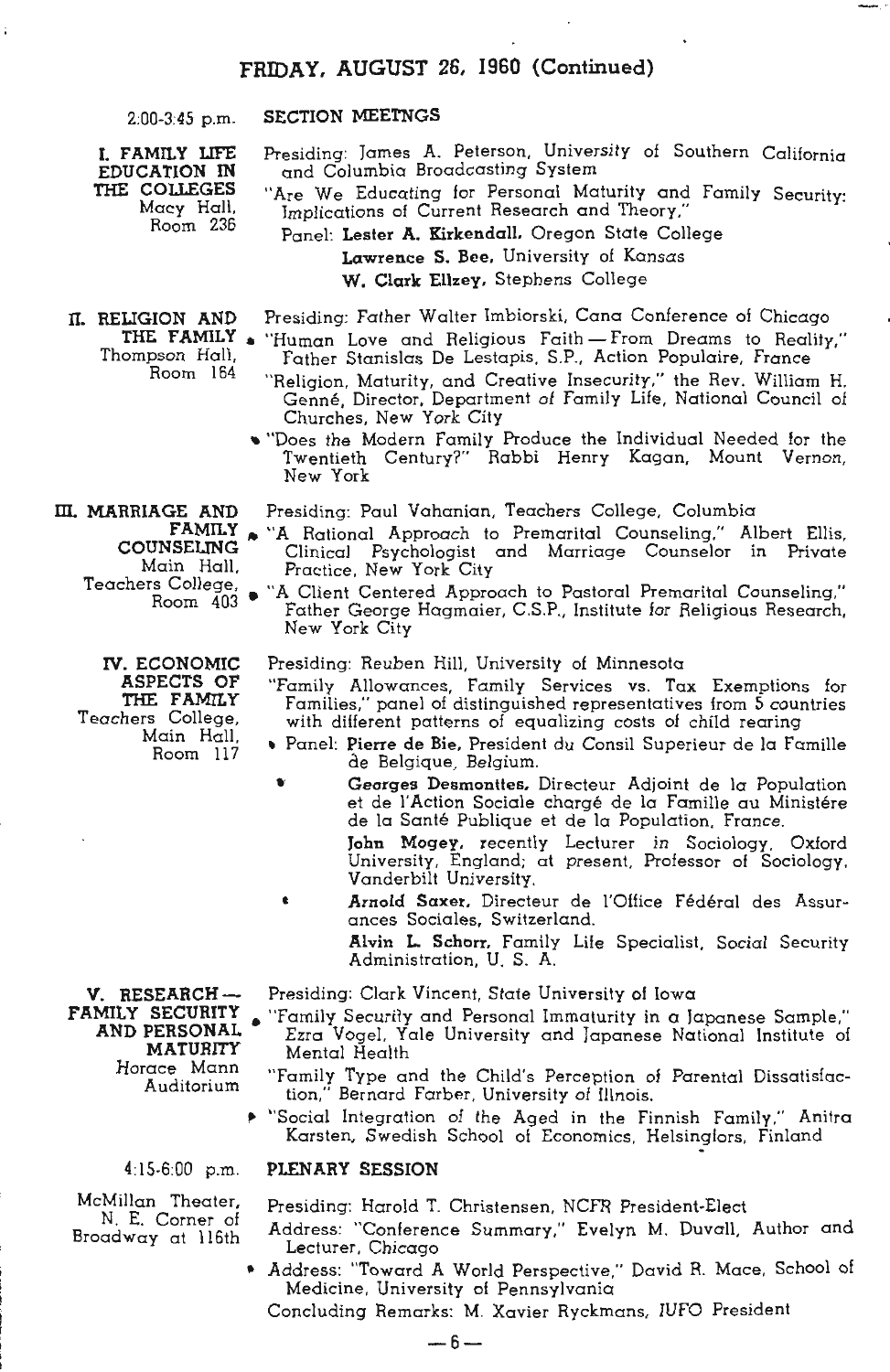# DISCUSSION GROUP LEADERS

# Coordinator: Gerald R. Leslie, Purdue University

# Enqll•h Spookinq Groups

Ponos D. Bardis University of Toledo

Dorothy Fahs Beck Family Service Association of America

lessie Bornard Penn:ylvania State University

W. Clark Ellzey Stephens College

David M. fulcomer Iowa State University

Wallace C. Fulton Equitable Life Assurance Society

William F. Kenkel Iowa State University

Lester A. Kirkendall Oregon State College

Richard H. Klemer American Institute of Family Relations

Mildred I. Morgan Florida State University

J. Joel Moss Southern Illinois University

Ethel M. Nash Wake Forest College

Rex A. Skidmore University of Utah

Russell C. Smart University of Rhode Island

Veon G. Smith University of Utah

Howard R. Stanton New York School of Social Work

Marvin B. Sussman Western Reserve University

John L. Thomas St. Louis University

David B. Treat Clara Elizabeth Fund for Maternal Health

# French-English Speaking Groups

Pierre de Bie<sup>\*</sup> Consil Superieur de Ia Famille de Belgique, Belgium

Lucien Guibourge (Invited) Union Nationale des Associations Familiales, France

M. Rouleau Canadian Welfare Council. Canada

### German-English Speaking Group

Paul E. Rauschenbach, M. D. New York City

#### Spanish-English Speaking Group

Elizabeth S. Collins IUFO Representative to United Nations

## SECTION CHAIRMEN

| Counseling Discovery Counseling Discovery Counseling Discovery Counseling Discovery Discovery Discovery Discovery Discovery Discovery Discovery Discovery Discovery Discovery Discovery Discovery Discovery Discovery Discover |  |
|--------------------------------------------------------------------------------------------------------------------------------------------------------------------------------------------------------------------------------|--|
|                                                                                                                                                                                                                                |  |
|                                                                                                                                                                                                                                |  |
|                                                                                                                                                                                                                                |  |
|                                                                                                                                                                                                                                |  |
|                                                                                                                                                                                                                                |  |
|                                                                                                                                                                                                                                |  |
|                                                                                                                                                                                                                                |  |
|                                                                                                                                                                                                                                |  |
|                                                                                                                                                                                                                                |  |

 $-7-$